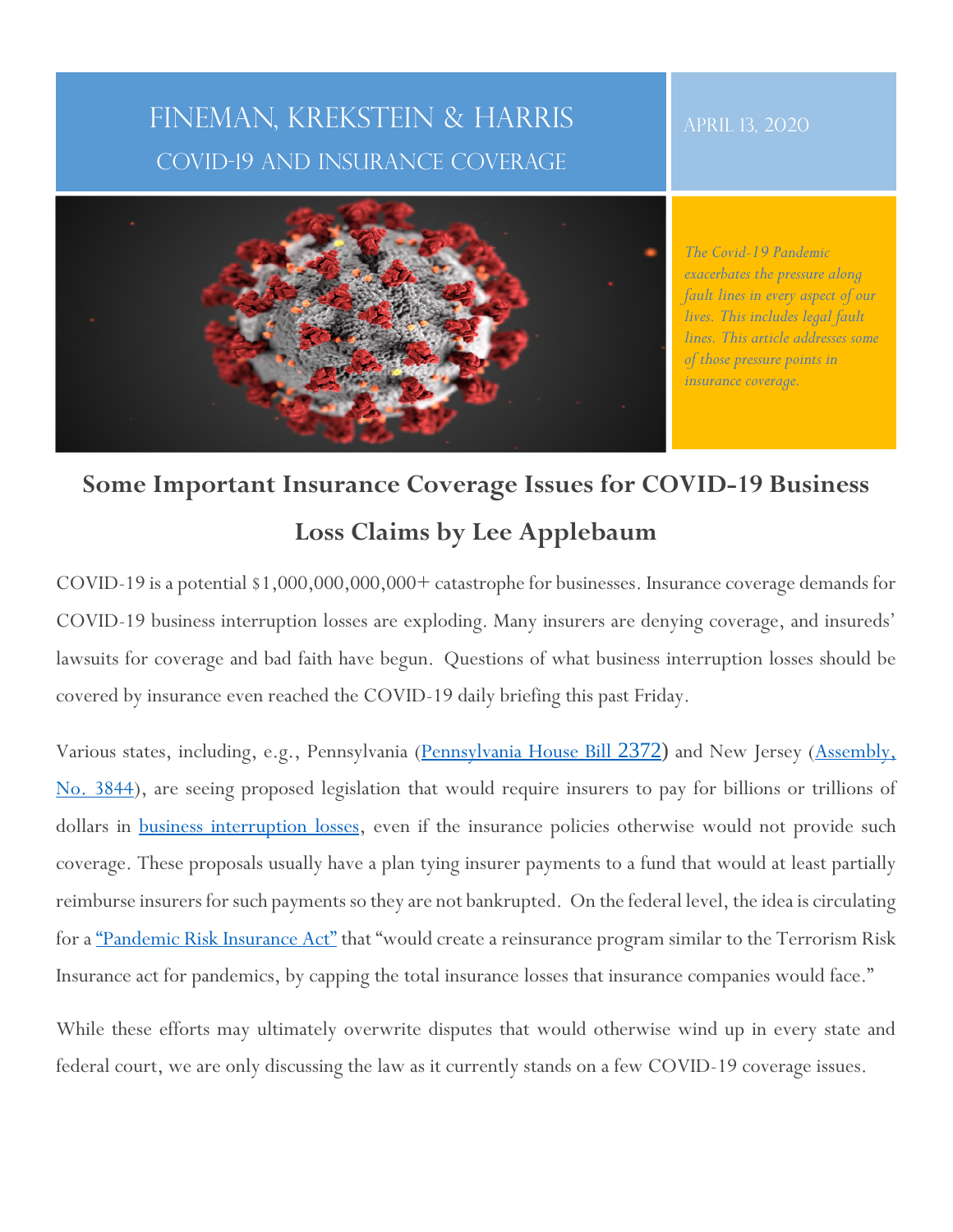#### **The "Loss Due to Virus or Bacteria" Exclusion**

A central starting point is whether policies have a "Loss Due To Virus Or Bacteria" exclusion. This ISO drafted exclusion was originally promulgated in 2006, and is typically numbered CP 01 40 07 06. A copy of the exclusion can be found here.

Paragraph B of the exclusion states, "[w]e will not pay for loss or damage caused by or resulting from any virus, bacterium or other microorganism that induces or is capable of inducing physical distress, illness or disease." Paragraph A provides, "[t]he exclusion set forth in Paragraph B applies to all coverage under all forms and endorsements that comprise this Coverage Part or Policy, including but not limited to forms or endorsements that cover property damage to buildings or personal property and forms or endorsements that cover business income, extra expense or action of civil authority." The exclusion's language makes clear, however, it does not displace other exclusions addressing claims not subject to the virus and bacteria exclusion. Foley v. Wisconsin Mutual Insurance Co., 915 N.W.2d 455 (Wis. App. 2018).

ISO issued a July 6, 2006 circular entitled, "New Endorsements Filed To Address Exclusion Of Loss Due To Virus Or Bacteria," explaining the exclusion. The drafters write, "[t]he exclusion … applies to property damage, time element and all other coverages…." The circular's introduction gives three specific examples of excluded viruses, "rotavirus, SARS, [and] influenza (such as avian flu)." The drafters further observe that "[t]he universe of disease-causing organisms is always in evolution." As we all now know, the original SARS virus and COVID-19 are part of the same virus family.

The introduction adds, "[d]isease-causing agents may render a product impure (change its quality or substance), or enable the spread of disease by their presence on interior building surfaces or the surfaces of personal property. When disease-causing viral or bacterial contamination occurs, potential claims involve the cost of replacement of property … cost of decontamination ... and business interruption (time element) losses."

Under the heading "Current Concerns," the circular states, "[a]lthough building and personal property could arguably become contaminated (often temporarily) by such viruses and bacteria, the nature of the property itself would have a bearing on whether there is actual property damage. An allegation of property damage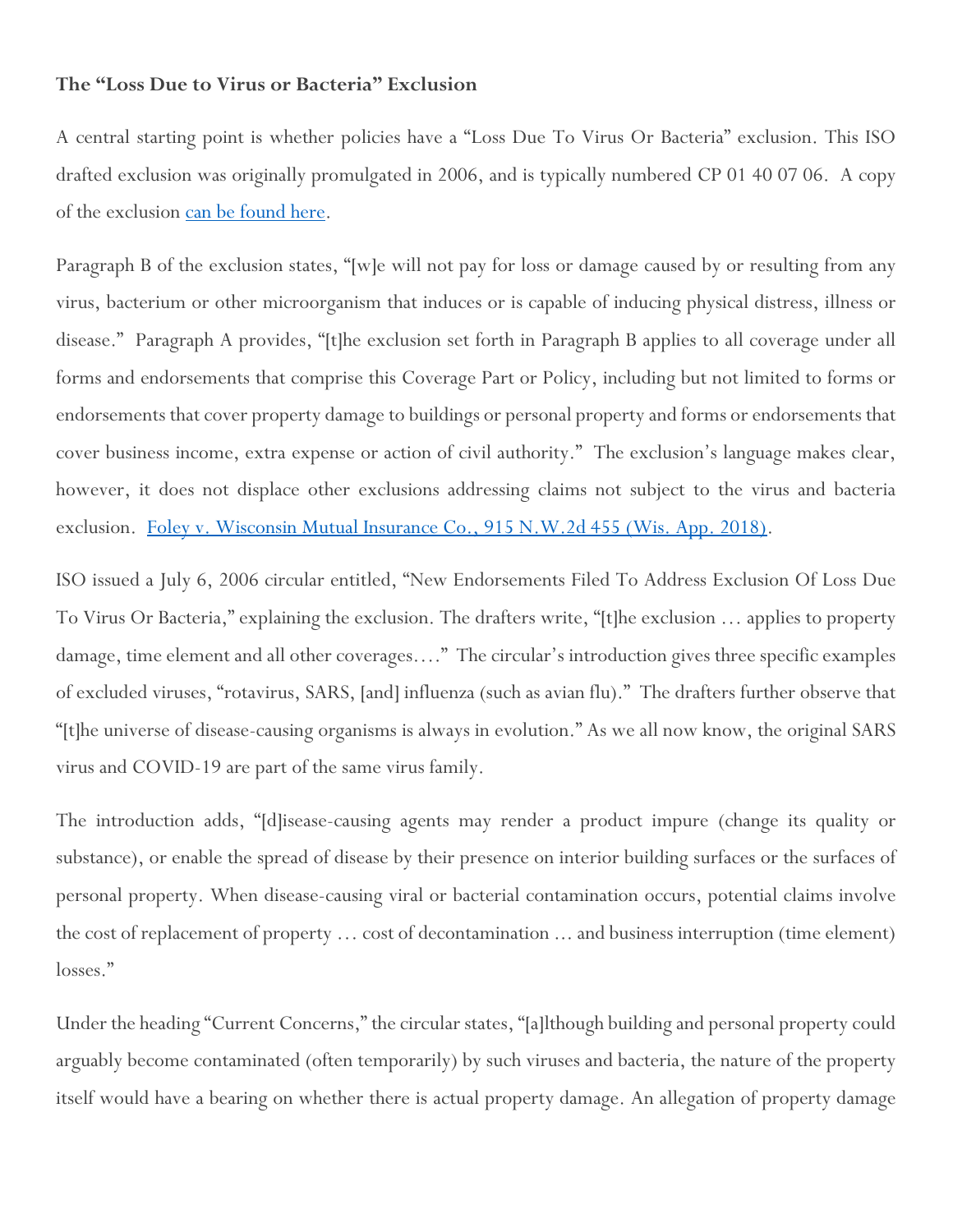may be a point of disagreement in a particular case." Exclusions addressing "specific exposures relating to contaminating or harmful substances … enable elaboration of the specific exposure and thereby can reduce the likelihood of claim disputes and litigation."

The authors clearly were thinking of pandemics in drafting this exclusion. They state, "[w]hile property policies have not been a source of recovery for losses involving contamination by disease-causing agents, the specter of pandemic or hitherto unorthodox transmission of infectious material raises the concern that insurers employing such policies may face claims in which there are efforts to expand coverage and to create sources of recovery for such losses, contrary to policy intent." To address these concerns, ISO is "presenting [the Loss Due to Virus or Bacteria] exclusion relating to contamination by disease-causing viruses or bacteria or other disease-causing microorganisms."

In one recently filed COVID-19 case from the District of Columbia, Washington's mayor had issued an order forbidding table seating at restaurants. The restaurant-plaintiff suffered business losses. The insurer denied coverage, and the owner filed a declaratory judgment complaint seeking coverage. A copy of the Complaint in *Proper Ventures, LLC v. Seneca Insurance Co.*, can be found here.

Among other grounds for denial, the insurer relied on the "Exclusion of Loss Due to Virus or Bacteria." The complaint alleges, however, this exclusion does not apply. While this seems implausible per the above discussion, the plaintiff asserts that the "loss of Business Income is not otherwise excluded under the Policy. … [because the] loss of Business Income was not 'caused by or resulting from' a virus as its loss occurred as a result of the Mayor's Order." The plaintiff essentially argues for coverage solely based on a civil authority closure, by contending that the government action in closing the premises cuts off the virus as a causal factor. Once civil authority causation supersedes virus causation, so the argument goes, the exclusion falls by the wayside.

As set forth above, the exclusion's Paragraph A specifically provides that "[t]he exclusion set forth in Paragraph B applies to all coverage under … forms or endorsements that cover business income, extra expense *or action of civil authority*." The insured will have to overcome this express policy language in the first instance to be able to proceed on its argument.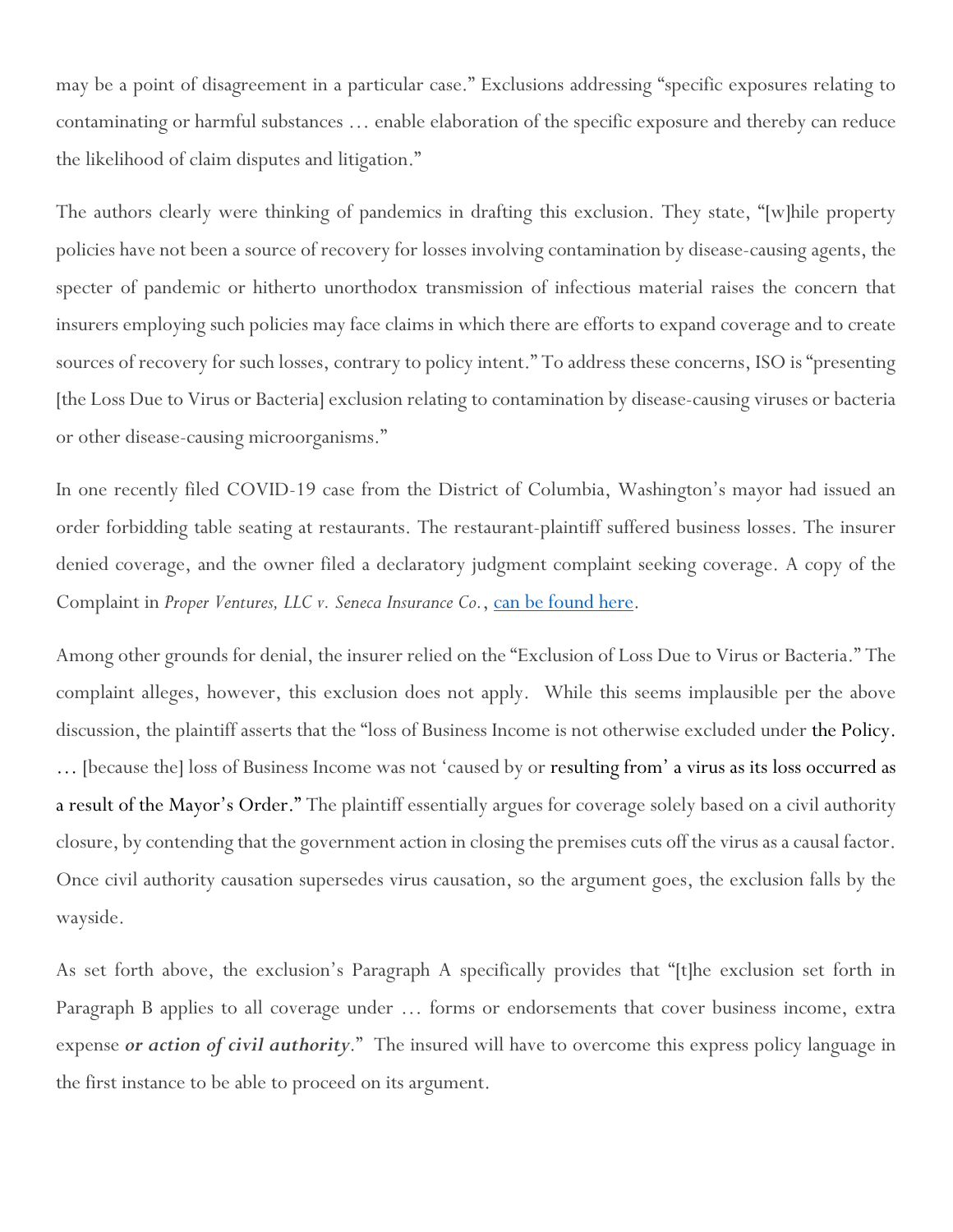If insureds making this superseding cause argument can get past the language in Paragraph A on "action of civil authority," courts addressing the intervening cause issue would look to the governing law on interpreting the exclusion's "caused by or resulting from" language. E.g., in various jurisdictions, some courts may measure this by a proximate cause standard, others by a "but for" standard, and others by a substantial cause standard (somewhere between "but for" and proximate cause). Under any causation standard, however, insureds making this argument are still depending on courts eliminating the "why" in the chain of events leading civil authorities to issue closure orders.

### **General Comments on the Property Damage, Business Interruption, and Civil Authority Closures**

The 2006 ISO circular foresaw that in the absence of the virus and bacteria exclusion (i) "the nature of the property itself would have a bearing on whether there is actual property damage: and (ii) "[a]n allegation of property damage may be a point of disagreement in a particular case."

The property damage issue includes two basic prongs: business interruption coverage and coverage for the acts of civil authorities. In the former, there must be "direct physical loss or damage"; and in the later, there must be damage to other property within a specified distance from the insured's property, or in the "immediate area" of the insured's property.

There is some case law, in other fact scenarios, addressing the concept of whether unseen or gaseous substances contaminating property can constitute direct physical damage or loss. For example, a 2014 New Jersey federal case, Gregory Packaging, Inc. v. Travelers Property Casualty Co., addressed ammonia contamination, and a 2016 Oregon federal case, Oregon Shakespeare Co. v. Great American Ins. Co. (later vacated by the parties' agreement), addressed smoke from forest fires closing down plaintiff's business operations. In a 2015 case involving an odor of cat urine permeating a condominium, New Hampshire's Supreme Court gathered cases on both sides of the issue in evaluating what degree of physical alteration is needed to find a direct physical loss. Mellin v. Northern Security Ins. Co. That court held an alteration affecting the sense of smell was a physical alteration. This contrasted with a 2010 Michigan federal court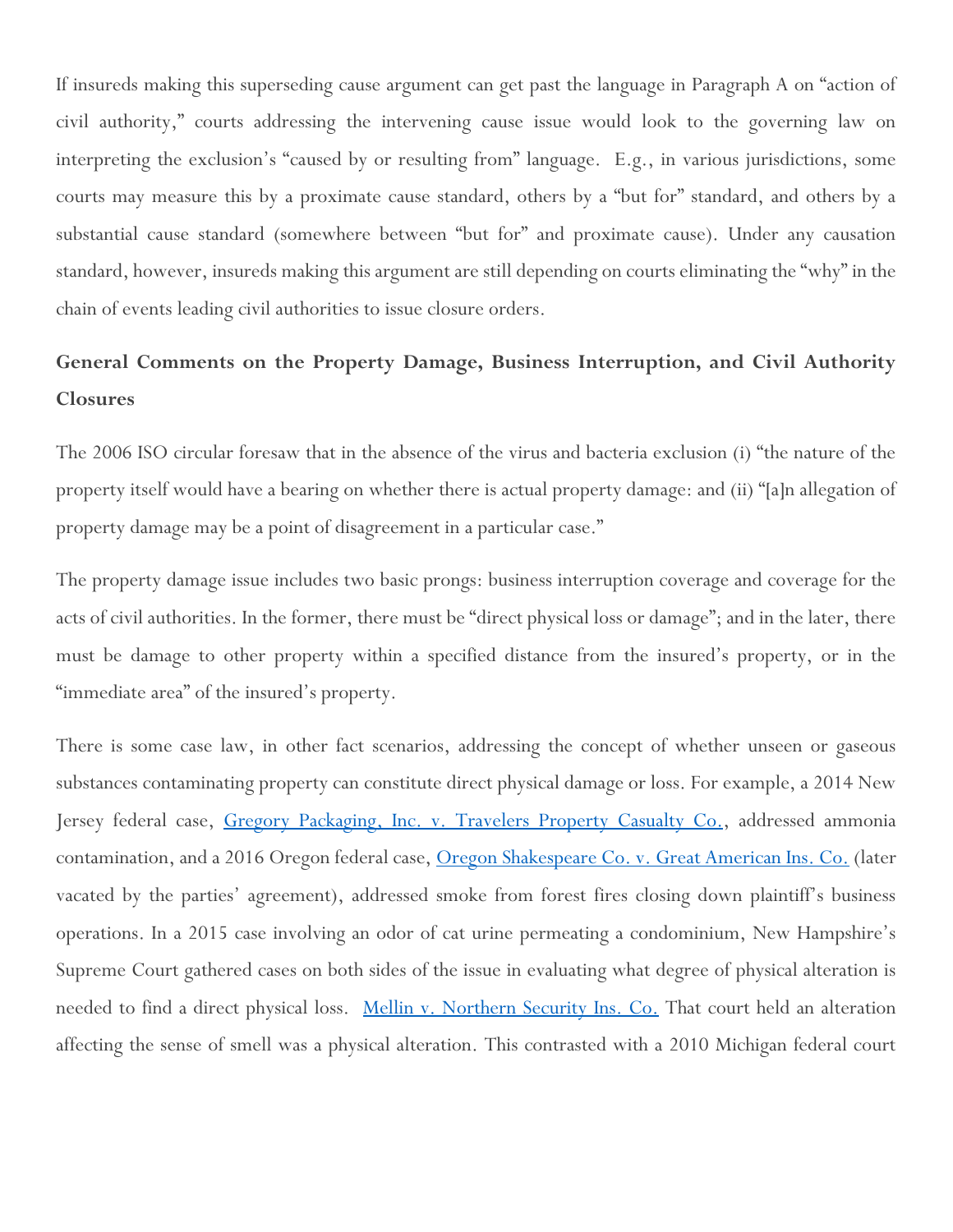decision finding strong odors and the presence of mold insufficient to constitute direct physical loss. Universal Image Prods. v. Chubb Corp.

The reality is that the decision concerning direct physical damage or loss, and property damage, may well ride on the judge's own intellectual framework for addressing the physical nature of real, but invisible, phenomena. We can expect courts to address issues as to whether the presence of the virus on a surface is sufficiently intermingled with the surface material as to alter that property, or whether it is separate from the surface. For example, if the virus is on all the tables in a restaurant, and successfully can be cleared off with a disinfectant in an hour, was there direct physical damage or loss? If so, did it only exist for an hour?

What if the virus has reached more difficult to clean parts of the same restaurant, the owner-insured cannot be certain all potentially exposed areas have been sanitized, and the restaurant stays closed because of the risk? Moreover, how does the insured prove the virus is actually present on any surface in the restaurant at all, or how long that presence persisted? Imagine that proof issue in a much larger scenario, like a warehouse, where one employee out of hundreds develops COVID-19, and the entire warehouse might have to be closed and sanitized. It is unlikely that there is going to be testing to determine where the virus actually might be located before sanitizing takes place. There may not even be testing to determine whether the virus is even present at all on any surfaces inside the facility, but only fast action to eliminate potential risk.

The experts required to answer questions of what is physical, or whether matter has been altered on a microscopic level, may well be biochemists or physicists in addition to virology experts, though some of these concepts appear to verge on metaphysics.

Another issue is the duration of any direct physical damage or loss, or any property damage. Even in cases of demonstrable physical loss or damage through viral presence on the premises, those damages can likely be remediated through sanitizing the insured's property. While the sanitized premises may be cleaned and the damage cured, the remediation might mean very little if the same pattern of contamination will regularly repeat itself every time people are allowed back on the premises, as employees or customers.

More significantly, greater economic business losses may well be based upon contamination events that have not happened. Such losses arise only because the insured, public, and government are trying to prevent that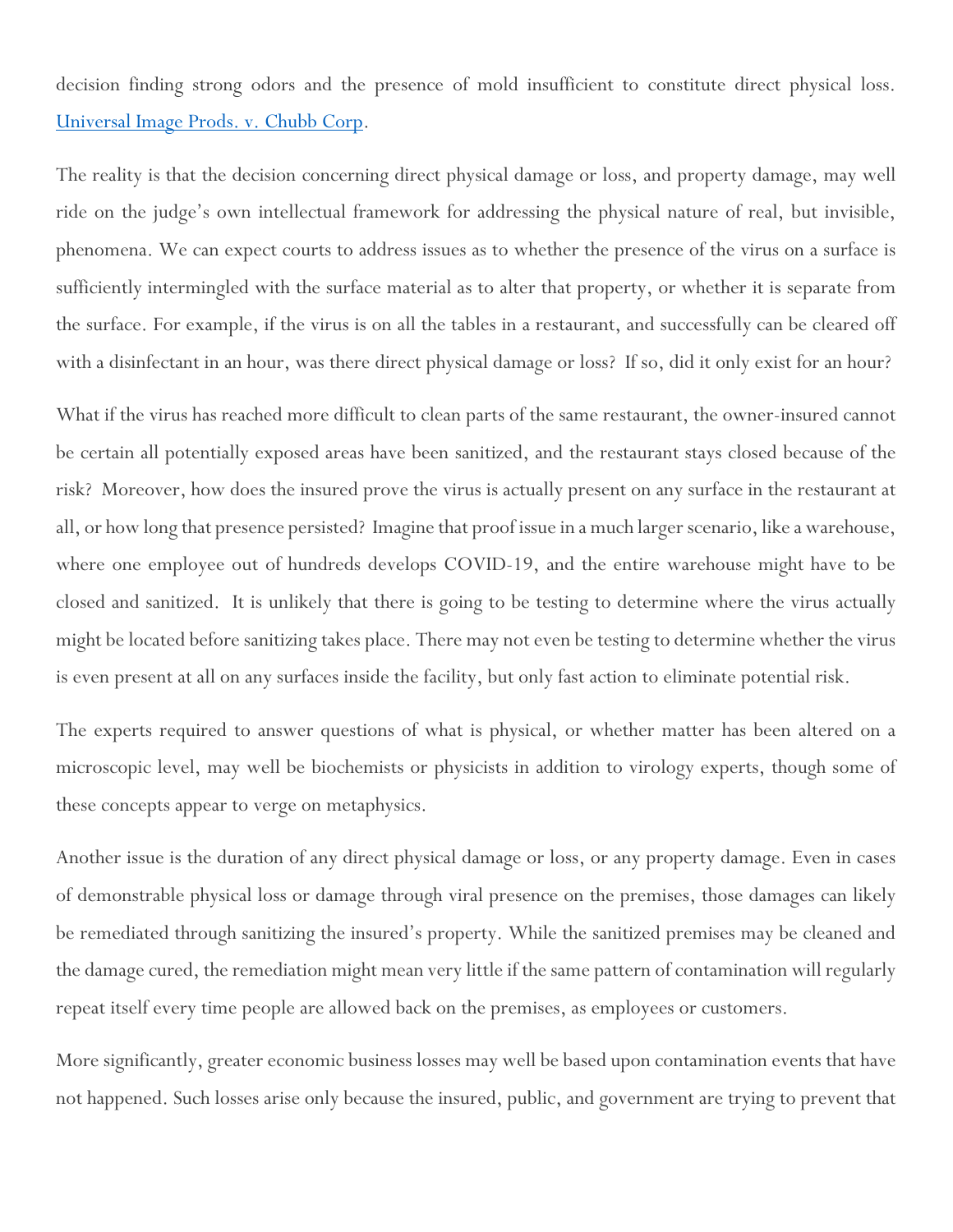contamination from ever occurring in the first instance, i.e., much of the real economic business loss is the consequence of prophylactic action to avoid risk, rather than the virus' actual presence on an insured's premises.

### **What if there is no Arguable Property Damage, and a Business is Closed because of Fear or as a Prophylactic Measure?**

Thus, the broader economic question may involve those circumstances where the virus is not actually on or in the insured's property, or on or in any property within the distance necessary to invoke civil authority coverage. Rather, the insured's business is closed, either voluntarily or by government order, out of fear the premises *might become* contaminated, or that the business premises might simply act as a meeting ground for spreading infection among employees and customers independent of whether any part of the premises is contaminated. The prevention rationale may reach even further outside a concern for direct physical loss or damage, e.g., reasoning that if businesses are closed people will not be taking public transportation to visit the business, or milling about on the streets to walk to a business.

In one New York federal case dealing with the "direct physical loss or damage" language, the court found that "[t]he words 'direct' and 'physical,' which modify the phrase 'loss or damage,' ordinarily connote actual, demonstrable harm of some form to the premises itself, rather than *forced closure of the premises for reasons exogenous to the premises themselves*, *or the adverse business consequences that flow from such closure*." Newman Myers Kreines Gross, P.C. v. Great Northern Ins. Co., 17 F. Supp. 3d 323, 331 (S.D.N.Y. 2014). (Emphasis added)

Another New York federal case addressed coverage in a dispute involving purely economic damages resulting from the events of 9/11. Philadelphia Parking Authority v. Federal Insurance Co., 385 F. Supp. 2d 280 (S.D.N.Y. 2005) (interpreting Pennsylvania law). In that case, the plaintiff parking garage operator lost business at the Philadelphia airport due to diminished air travel after the 9/11 tragedy. It sought coverage from its insurer for these economic losses. The court found that the business impacts flowing from 9/11 could not serve as the source of a covered loss. These economic business losses lacked the predicate of direct physical loss or damage to the insured's property. Rather, the insured's loss of business itself was the only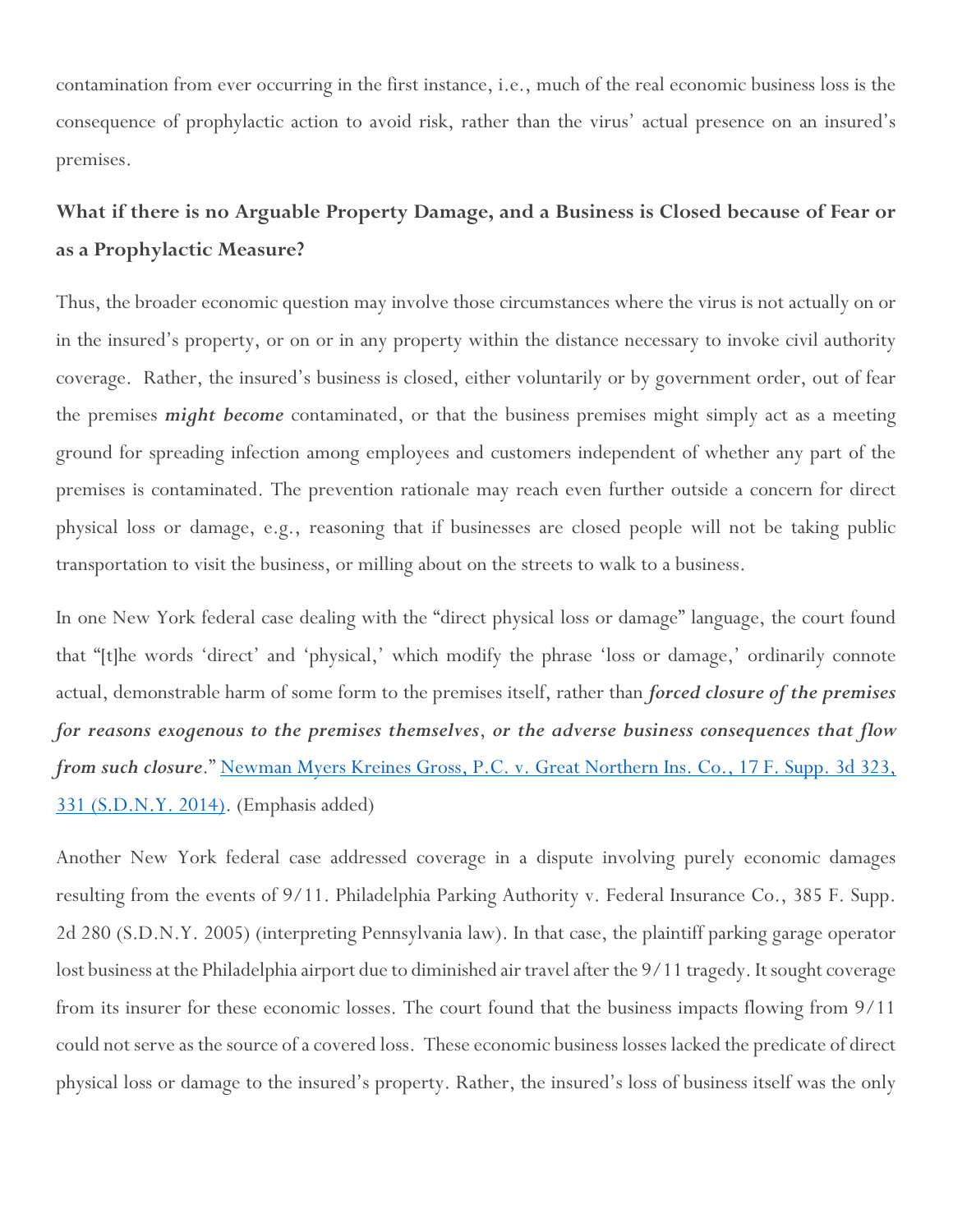damage to the insured. Similarly, an Iowa federal court ruled that a putative loss of use in business operations occasioned solely by the "threat" of a flood was not physical loss or damage. <u>Phoenix Insurance Co. v.</u> Infogroup, Inc. 147 F. Supp. 3d 815 (S.D. Ia. 2015).

### **Was Insurance Available to Cover Business Losses before the Current Outbreak?**

Another issue will likely be whether insurance coverage was available for viral pandemics before the COVID-19 outbreak. For example, an insured may argue that its reasonable expectations require reading business interruption or civil authority coverage to include pandemics, as there is no other means to obtain insurance coverage for these potential epidemics, making the policy's coverage somehow illusory. Among other things, insurers may respond that insureds could have purchased coverage for pandemics before the COVID-19 crisis; therefore, the policy language should not be read beyond its ordinary meaning to provide coverage where coverage does not reasonably exist under the policy's plain language.

In an April 3, 2020 declaratory judgment filing in Texas, the plaintiff theater and restaurant owner seeks coverage under a "Pandemic Event Endorsement." A copy of the complaint in *SCGM, Inc. v. Lloyds of London, U.S. District Court Southern District of Texas, No. 4:20-cv-01199*, can be found here. The complaint alleges "[f]ollowing the 2014 Ebola crisis, many insurance carriers made specific exclusions for Ebola and other communicable diseases and viruses. Lloyds sought to take advantage of the exclusions in coverage by rolling out a Pandemic Event Endorsement that claimed to 'fill in the gaps that [other insurers] creatively exclude or do not address' that may relate to future pandemics."

The endorsement, attached as an exhibit to the complaint, defines "pandemic event" to include either "(a) the actual presence of an Infected Person within a Covered Location; or, (b) the announcement by a Public Health Authority that a specific Covered Location is being closed as a result of an Epidemic declared by the CDC or WHO." The endorsement limits "covered disease" to 25 specifically listed "pathogens, their mutations or variations" and a 26<sup>th</sup> category for other diseases designated by Lloyds. The complaint alleges Lloyds took the initial position that COVID-19 "is not covered under the Pandemic Event Endorsement as it is not a named disease on that endorsement." Plaintiff counters that "Severe Acute Respiratory Syndrome